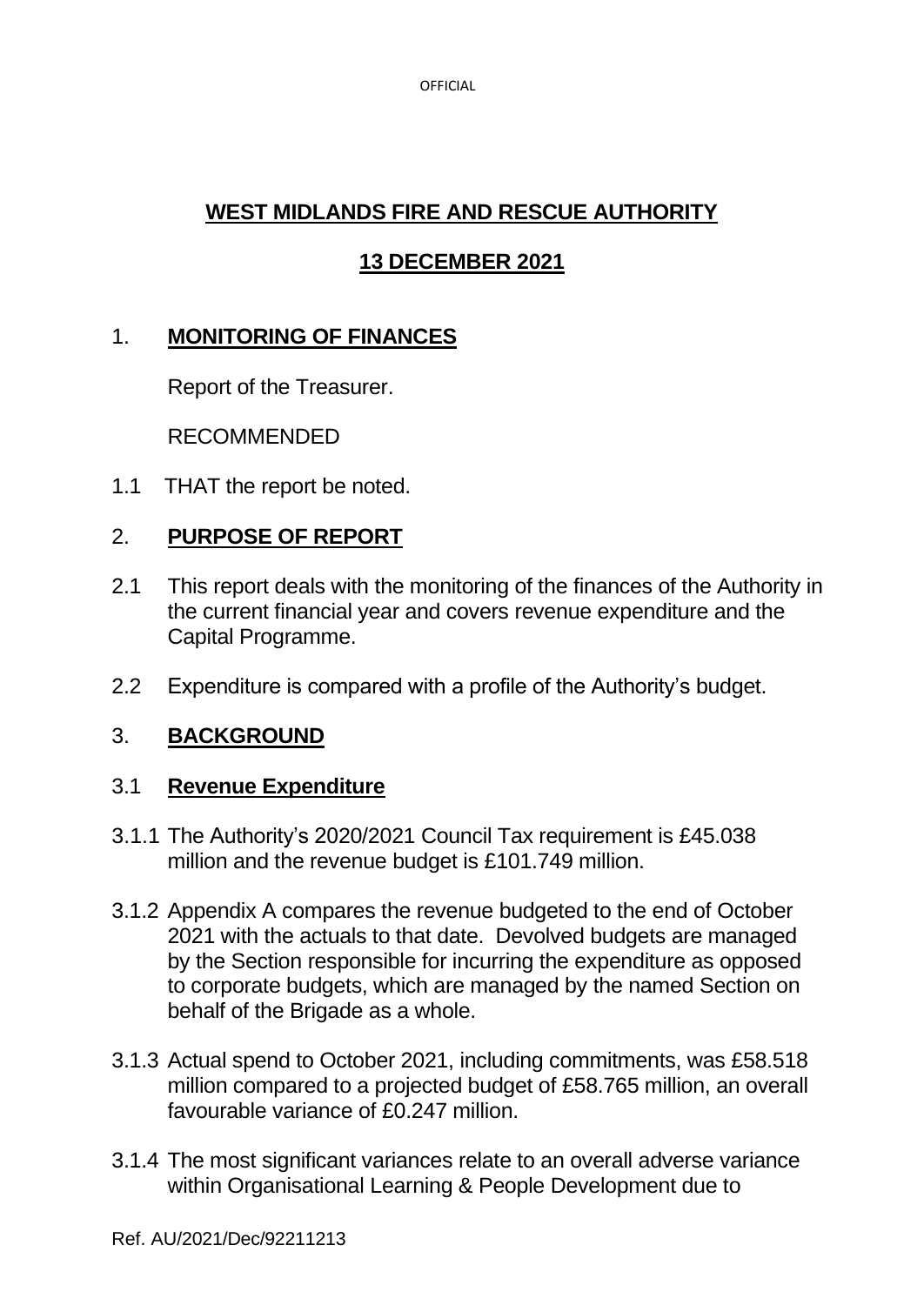OFFICIAL

additional staff costs. This is offset by an overall favourable variance due to vacancies within Community Safety and Children & Young People and Fire Safety.

3.1.5 Appendix B provides statistical data relating to the Firefighters' Pension Scheme.

## 3.2 **Capital Expenditure**

- 3.2.1 The Authority's approved capital programme for 2021/2022 is £8.100 million. A scheme analysis is shown on Appendix C. Expenditure to the end of October 2021 is shown as £2.624 million.
- 3.2.2 The main forecast variance within the capital programme relates to:
	- Vehicle Replacement Programme delayed purchase to 2022/23 of the:
		- o Command Support Vehicle,
		- o Water Units,
		- o Toilet Trailers,
		- o Demountable Lounge Fire Unit (Community Fire Safety demonstration unit),
		- o Toolcat.
	- Roof replacement at Transport Engineering Workshops has been delayed due to the need to retender.

## 4. **EQUALITY IMPACT ASSESSMENT**

4.1 In preparing this report, an initial Equality Impact Assessment is not required and has not been carried out because the matters contained in this report do not relate to a policy change.

## 5. **LEGAL IMPLICATIONS**

5.1 The course of action recommended in this report does not raise issues which should be drawn to the attention of the Authority's Monitoring Officer.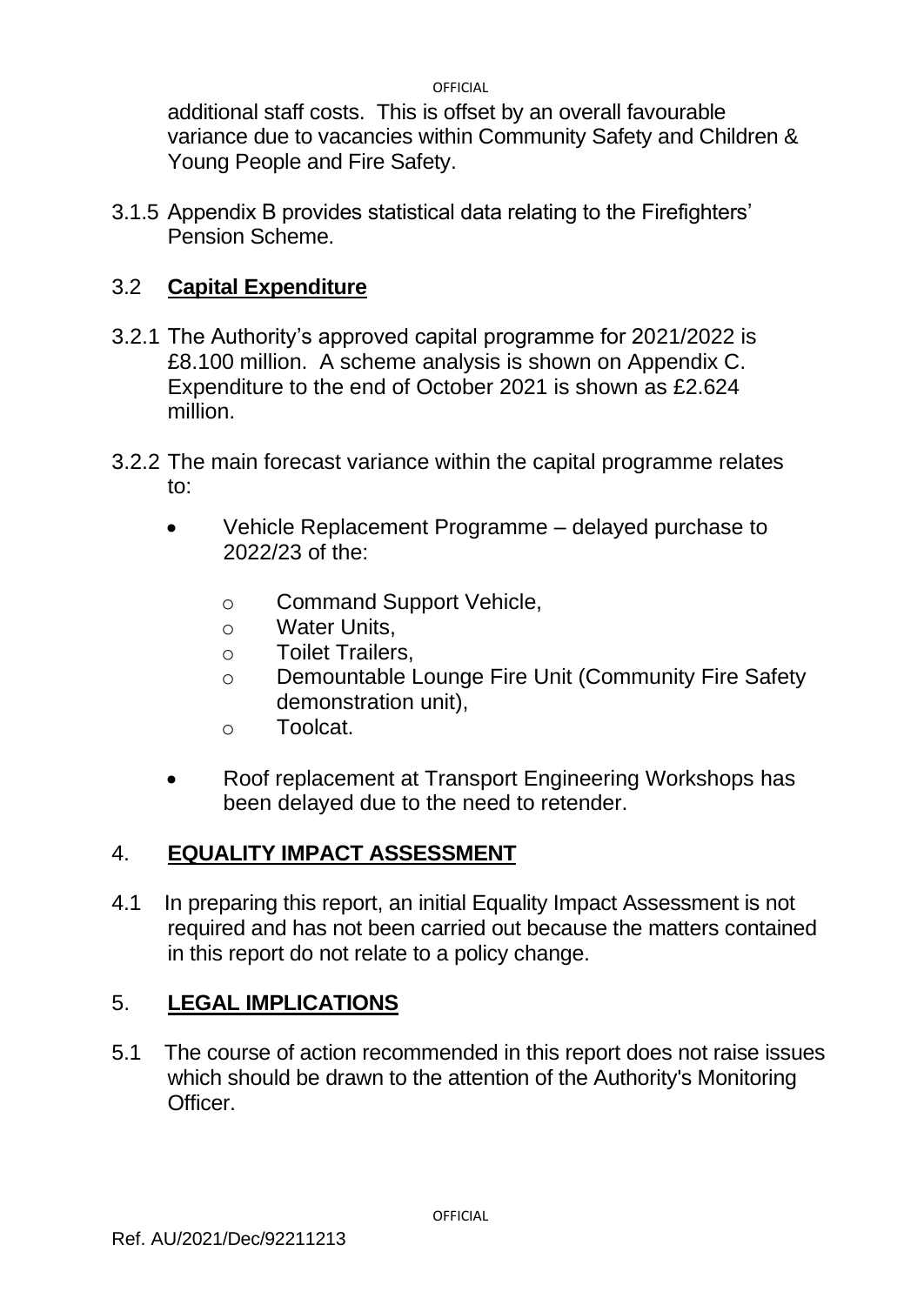## 6. **FINANCIAL IMPLICATIONS**

6.1 These are contained in the body of the report and the attached Appendices.

## **BACKGROUND PAPERS**

Authority's Budget and Precept Report – February 2021 Finance Office Budget Monitoring Files

The contact officer for this report is Wayne Brown, Deputy Chief Fire Officer, telephone number 0121 380 6907.

MIKE GRIFFITHS **TREASURER**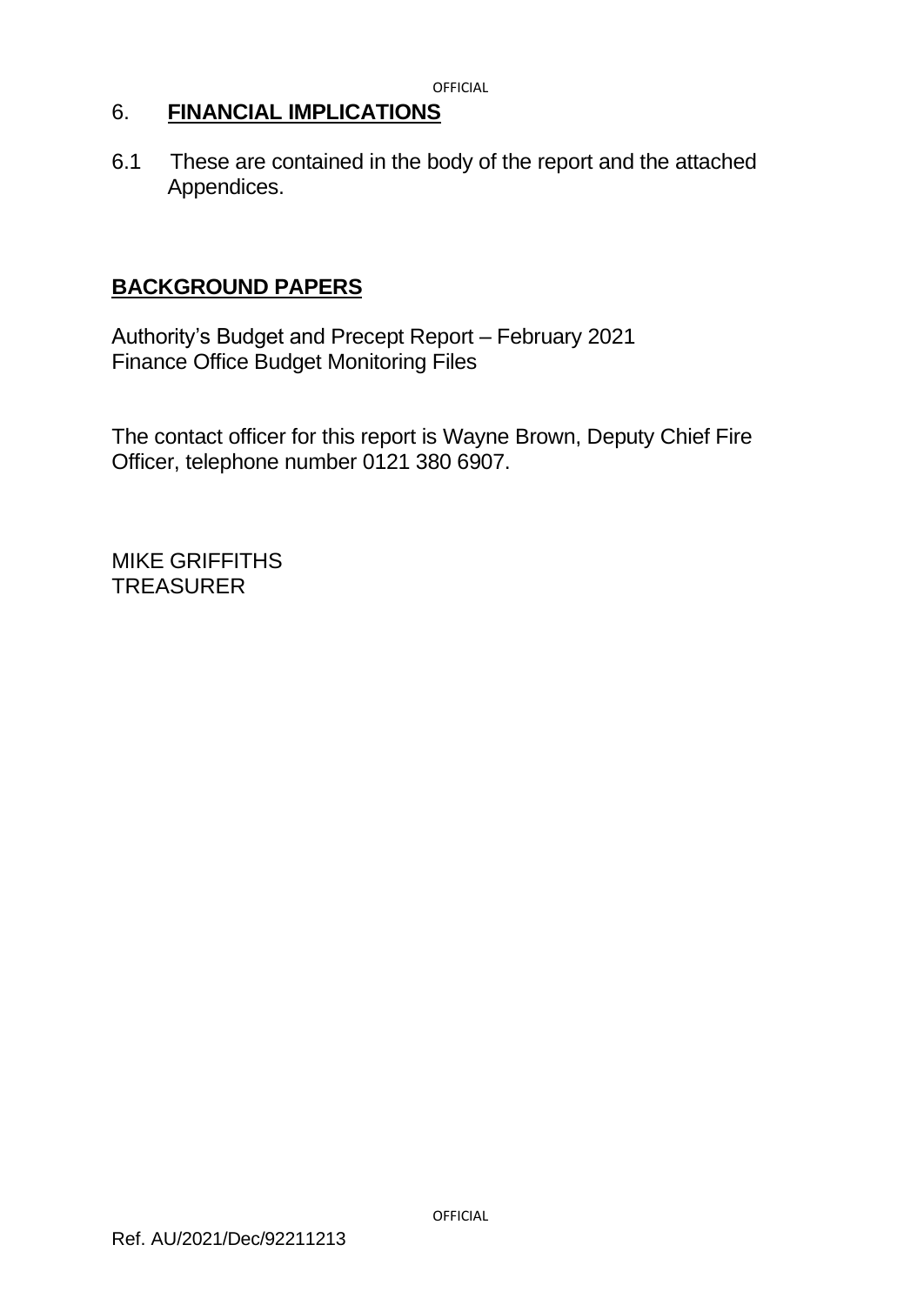#### **APPENDIX A**

#### **REVENUE MONITORING SUMMARY TO OCTOBER 2021**

|                                                 | <b>LATEST</b> | <b>PROFILED</b> | <b>ACTUALS+</b> | <b>VARIANCE TO</b>      |  |
|-------------------------------------------------|---------------|-----------------|-----------------|-------------------------|--|
|                                                 | <b>BUDGET</b> | <b>BUDGET</b>   | <b>COMMIT</b>   | <b>PROFILED</b>         |  |
|                                                 | 2021/2022     |                 | -MENTS          | <b>BUDGET</b>           |  |
|                                                 | £'000         | £'000           | £'000           | £'000                   |  |
| <b>DEVOLVED BUDGETS</b>                         |               |                 |                 |                         |  |
| Corporate Management                            | 1,135         | 668             | 634             | $-34$                   |  |
| <b>Strategic Hub</b>                            | 598           | 355             | 333             | $-22$                   |  |
| Portfolio & Organisational Intelligence         | 1.035         | 630             | 645             | 15                      |  |
| Ops North, Preparedness & Response              | 2,159         | 1,174           | 1,183           | 9                       |  |
| Ops South & Fire Control                        | 2,466         | 1,430           | 1,403           | $-27$                   |  |
| Prevention                                      | 2,138         | 1,230           | 1,106           | $-124$                  |  |
| Protection                                      | 4,724         | 2,739           | 2,632           | $-107$                  |  |
| Resourcing                                      | 6,020         | 3,852           | 3,920           | 68                      |  |
| Digital & Data                                  | 5,550         | 3,415           | 3,518           | 103                     |  |
| Policy & Organisational Assurance               | 770           | 481             | 484             | 3                       |  |
| Communications & Engagement                     | 1,017         | 617             | 621             | $\overline{\mathbf{4}}$ |  |
| People Support Services                         | 538           | 317             | 335             | 18                      |  |
| <b>Employee Relations</b>                       | 246           | 166             | 176             | 10                      |  |
| Organisational Development                      | 58            | 34              | 35              | $\mathbf{1}$            |  |
| Organisational Learning & People<br>Development | 4,221         | 2,490           | 2,655           | 165                     |  |
| Health, Safety & Wellbeing                      | 2,518         | 1,615           | 1,517           | $-98$                   |  |
|                                                 |               |                 |                 |                         |  |
| <b>CORPORATE BUDGETS</b>                        |               |                 |                 |                         |  |
| Ops North, Preparedness & Response              | $-116$        | 24              | 30              | 6                       |  |
| Prevention                                      | 24            | 14              | 10              | $-4$                    |  |
| Protection                                      | 28            | $-32$           | $-66$           | $-34$                   |  |
| Resourcing                                      | 15,313        | 7,635           | 7,585           | $-50$                   |  |
| Digital & Data                                  | 232           | 244             | 244             |                         |  |
| People Support Services                         | 2,230         | 1,331           | 1,334           | 3                       |  |
| <b>Employee Relations</b>                       | 105           | 75              | 72              | $-3$                    |  |
| Organisational Learning & People<br>Development | 106           | 52              | 45              | $-7$                    |  |
| Health, Safety & Wellbeing                      | 47,035        | 27,474          | 27.328          | $-146$                  |  |
|                                                 |               |                 |                 |                         |  |
| Other Income & Expenditure                      | 1,599         | 735             | 739             | $\overline{\mathbf{4}}$ |  |
|                                                 |               |                 |                 |                         |  |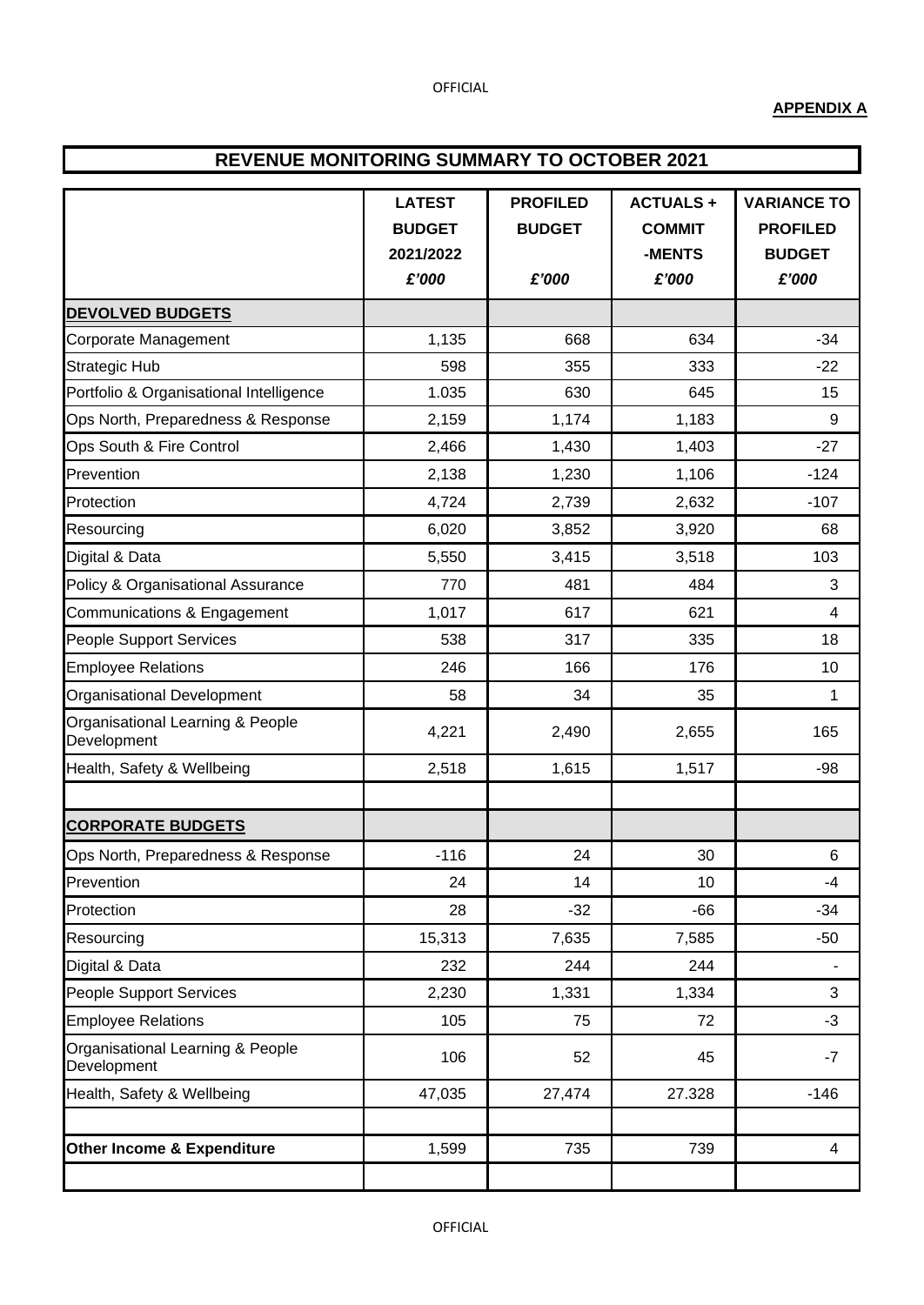| <b>OFFICIAL</b>                        |           |           |           |        |  |  |  |  |
|----------------------------------------|-----------|-----------|-----------|--------|--|--|--|--|
| <b>Appropriation to Reserves</b>       | ۰         | ۰         |           |        |  |  |  |  |
| <b>TOTAL (NET BUDGET REQUIREMENT)</b>  | 101,749   | 58,765    | 58,518    | $-247$ |  |  |  |  |
| Core Funding                           | $-56,711$ | $-35,466$ | $-35,466$ |        |  |  |  |  |
| <b>TOTAL (COUNCIL TAX REQUIREMENT)</b> | 45,038    | 23,299    | 23,052    | $-247$ |  |  |  |  |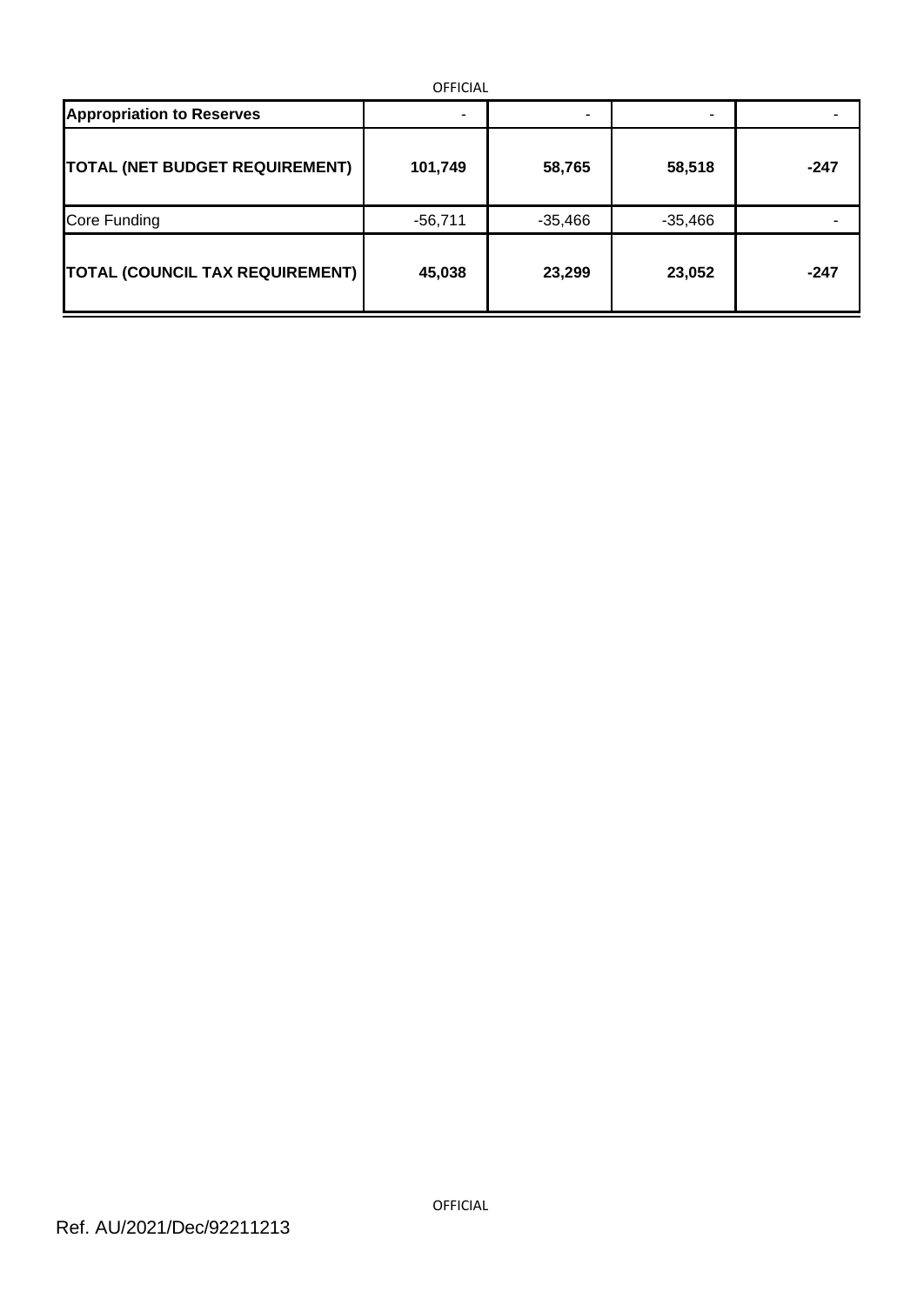#### OFFICIAL

## **APPENDIX B**

#### **FIREFIGHTERS' PENSION SCHEMES**

| <b>NON-FINANCIAL</b><br><b>INFORMATION</b>                                    |                          | 2021/22 PROJECTION       |                    |              | <b>ACTUAL POSITION AS AT</b><br>OCTOBER 2021 |                              |                          |                |
|-------------------------------------------------------------------------------|--------------------------|--------------------------|--------------------|--------------|----------------------------------------------|------------------------------|--------------------------|----------------|
|                                                                               | 1992<br><b>FPS</b>       | 2006<br><b>FPS</b>       | 2015<br><b>FPS</b> | <b>TOTAL</b> | 1992<br><b>FPS</b>                           | 2006<br><b>FPS</b>           | 2015<br><b>FPS</b>       | <b>TOTAL</b>   |
| <b>Members of FPS at</b><br>1st April 2021                                    | 76                       | 6                        | 1,169              | 1,251        | 76                                           | $\,6$                        | 1,169                    | 1,251          |
| <b>New Members</b>                                                            | $\overline{\phantom{0}}$ |                          | 82                 | 82           |                                              |                              | 32                       | 32             |
| Opt-In (including net<br>auto-enrolment)                                      | $\overline{\phantom{a}}$ | $\overline{\phantom{a}}$ | 10                 | 10           | $\overline{\phantom{0}}$                     | $\overline{\phantom{a}}$     | $\overline{2}$           | $\overline{2}$ |
| <b>Transitional Members</b><br>during year                                    | $-32$                    |                          | 32                 |              | $-1$                                         | $-1$                         | $\overline{2}$           |                |
| <b>Transfers from Other</b><br><b>Pension Schemes</b>                         | $\overline{\phantom{a}}$ | $\overline{\phantom{a}}$ | 4                  | 4            | -                                            | $\overline{\phantom{a}}$     | $\overline{\phantom{a}}$ |                |
| <b>Transfers to Other</b><br><b>Pension Schemes</b>                           |                          |                          | -4                 | $-4$         |                                              |                              |                          |                |
| <b>Retirements</b>                                                            | $-44$                    | $-6$                     | $-26$              | $-76$        | $-23$                                        | $-2$                         | $-14$                    | $-39$          |
| Opt-Out                                                                       |                          |                          | $-5$               | $-5$         | -                                            | $-1$                         | $-3$                     | $-4$           |
| <b>Leavers</b>                                                                |                          |                          | $-5$               | $-5$         |                                              | $\qquad \qquad \blacksquare$ | $-1$                     | $-1$           |
| <b>III-Health Retirements</b>                                                 |                          |                          | $-2$               | $-2$         |                                              |                              |                          |                |
| <b>Members of the Fire</b><br><b>Pension Schemes as</b><br>at 31 October 2021 |                          |                          |                    |              | 52                                           | $\overline{2}$               | 1,187                    | 1,241          |